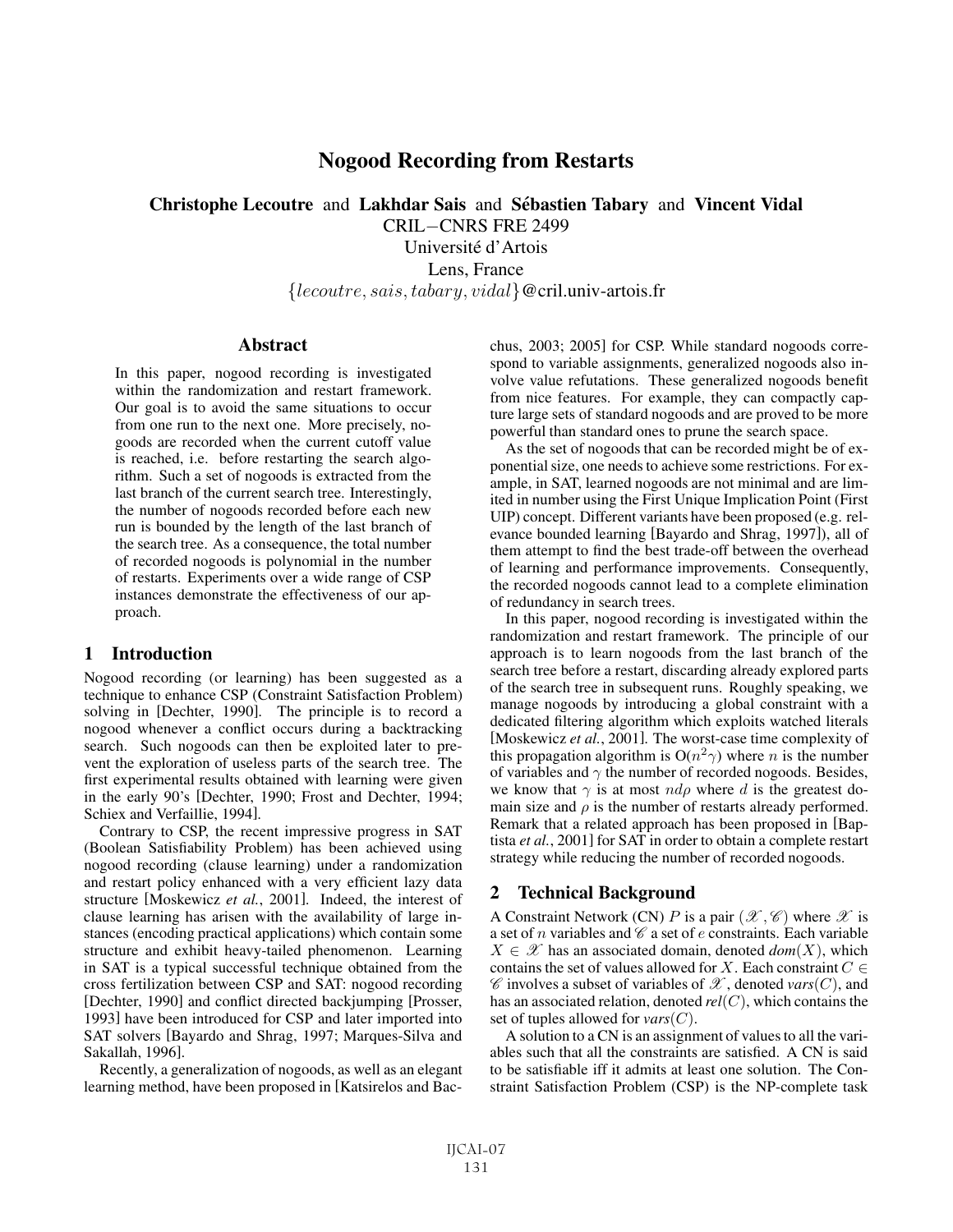of determining whether a given CN is satisfiable. A CSP instance is then defined by a CN, and solving it involves either finding one (or more) solution or determining its unsatisfiability. To solve a CSP instance, one can modify the CN by using inference or search methods [Dechter, 2003].

The backtracking algorithm (BT) is a central algorithm for solving CSP instances. It performs a depth-first search in order to instantiate variables and a backtrack mechanism when dead-ends occur. Many works have been devoted to improve its forward and backward phases by introducing look-ahead and look-back schemes [Dechter, 2003]. Today, MAC [Sabin and Freuder, 1994] is the (look-ahead) algorithm considered as the most efficient generic approach to solve CSP instances. It maintains a property called Arc Consistency (AC) during search. When mentioning MAC, it is important to indicate which branching scheme is employed. Indeed, it is possible to consider binary  $(2$ -way) branching or non binary  $(d$ -way) branching. These two schemes are not equivalent as it has been shown that binary branching is more powerful (to refute unsatisfiable instances) than non-binary branching [Hwang and Mitchell, 2005]. With binary branching, at each step of search, a pair  $(X, v)$  is selected where X is an unassigned variable and  $v$  a value in dom $(X)$ , and two cases are considered: the assignment  $X = v$  and the refutation  $X \neq v$ . The MAC algorithm (using binary branching) can then be seen as building a binary tree. Classically, MAC always starts by assigning variables before refuting values. Generalized Arc Consistency (GAC) (e.g. [Bessiere *et al.*, 2005]) extends AC to non binary constraints, and MGAC is the search algorithm that maintains GAC.

Although sophisticated look-back algorithms such as CBJ (Conflict Directed Backjumping) [Prosser, 1993] and DBT (Dynamic Backtracking) [Ginsberg, 1993] exist, it has been shown [Bessiere and Régin, 1996; Boussemart et al., 2004; Lecoutre *et al.*, 2004] that MAC combined with a good variable ordering heuristic often outperforms such techniques.

# 3 Reduced nld-Nogoods

From now on, we will consider a search tree built by a backtracking search algorithm based on the 2-way branching scheme (e.g. MAC), positive decisions being performed first. Each branch of the search tree can then be seen as a sequence of positive and negative decisions, defined as follows:

**Definition 1** Let  $P = (\mathcal{X}, \mathcal{C})$  be a CN and  $(X, v)$  be a pair *such that*  $X \in \mathcal{X}$  *and*  $v \in dom(X)$ *. The assignment*  $X = v$ *is called a positive decision whereas the refutation*  $X \neq v$  *is called a negative decision.*  $\neg(X = v)$  *denotes*  $X \neq v$  *and*  $\neg(X \neq v)$  *denotes*  $X = v$ .

**Definition 2** Let  $\Sigma = \langle \delta_1, \ldots, \delta_i, \ldots, \delta_m \rangle$  be a sequence *of decisions where*  $\delta_i$  *is a negative decision. The sequence*  $\langle \delta_1, \ldots, \delta_i \rangle$  *is called a nld-subsequence (negative last decision subsequence) of* Σ*. The set of positive and negative decisions of*  $\Sigma$  *are denoted by*  $pos(\Sigma)$  *and*  $neg(\Sigma)$ *, respectively.* 

**Definition 3** Let P be a CN and  $\Delta$  be a set of decisions.  $P|_{\Delta}$  *is the CN obtained from P s.t., for any positive decision*  $(X = v) \in \Delta$ *, dom* $(X)$  *is restricted to*  $\{v\}$ *, and, for any negative decision*  $(X \neq v) \in \Delta$ *, v is removed from dom* $(X)$ *.* 

**Definition 4** *Let P be a CN and*  $\Delta$  *be a set of decisions.*  $\Delta$ *is a nogood of*  $P$  *iff*  $P|_{\Delta}$  *is unsatisfiable.* 

From any branch of the search tree, a nogood can be extracted from each negative decision. This is stated by the following proposition:

**Proposition 1** Let P be a CN and  $\Sigma$  be the sequence of de*cisions taken along a branch of the search tree. For any nldsubsequence*  $\langle \delta_1, \ldots, \delta_i \rangle$  *of*  $\Sigma$ *, the set*  $\Delta = \{ \delta_1, \ldots, \neg \delta_i \}$  *is a nogood of* P *(called nld-nogood)*<sup>1</sup> *.*

*Proof.* As positive decisions are taken first, when the negative decision  $\delta_i$  is encountered, the subtree corresponding to the opposite decision  $\neg \delta_i$  has been refuted.  $\Box$ 

These nogoods contain both positive and negative decisions and then correspond to the definition of generalized nogoods [Focacci and Milano, 2001; Katsirelos and Bacchus, 2005]. In the following, we show that nld-nogoods can be reduced in size by considering positive decisions only. Hence, we benefit from both an improvement in space complexity and a more powerful pruning capability.

By construction, CSP nogoods do not contain two opposite decisions i.e. both  $x = v$  and  $x \neq v$ . Propositional resolution allows to deduce the clause  $r = (\alpha \vee \beta)$  from the clauses  $x \vee \alpha$ and  $\neg x \lor \beta$ . Nogoods can be represented as propositional clauses (disjunction of literals), where literals correspond to positive and negative decisions. Consequently, we can extend resolution to deal directly with CSP nogoods (e.g. [Mitchell, 2003]), called Constraint Resolution (C-Res for short). It can be defined as follows:

**Definition 5** Let P be a CN, and  $\Delta_1 = \Gamma \cup \{x_i = v_i\}$  and  $\Delta_2 = \Lambda \cup \{x_i \neq v_i\}$  *be two nogoods of P.* We define Con*straint Resolution as C-Res* $(\Delta_1, \Delta_2) = \Gamma \cup \Lambda$ *.* 

It is immediate that C-Res $(\Delta_1, \Delta_2)$  is a nogood of P.

**Proposition 2** Let P be a CN and  $\Sigma$  be the sequence of de*cisions taken along a branch of the search tree. For any nld* $subsequence \ \Sigma' = \langle \delta_1, \ldots, \delta_i \rangle \ of \ \Sigma$ , the set  $\Delta = pos(\Sigma') \cup$  $\{\neg \delta_i\}$  *is a nogood of* P (called reduced nld-nogood).

*Proof.* We suppose that  $\Sigma$  contains  $k \geq 1$  negative decisions, denoted by  $\delta_{g_1}, \ldots, \delta_{g_k}$ , in the order that they appear in  $\Sigma$ . The nld-subsequence of  $\Sigma$  with k negative decisions is  $\Sigma_1' = \langle \delta_1, \ldots, \delta_{g_1}, \ldots, \delta_{g_k} \rangle$ . Its corresponding nld-nogood is  $\Delta_1 = \{\delta_1, \ldots, \delta_{g_1}, \ldots, \delta_{g_{k-1}},$ ...,  $\neg \delta_{g_k}$ ,  $\delta_{g_{k-1}}$  being now the last negative decision. The nld-subsequence of  $\Sigma$  with  $k - 1$  negative decisions is  $\Sigma_2' = \langle \delta_1, \ldots, \delta_{g_1}, \ldots, \delta_{g_{k-1}} \rangle$ . Its corresponding nld-nogood is  $\Delta_2 = \{\delta_1, \ldots, \delta_{g_1}, \ldots, \neg \delta_{g_{k-1}}\}.$  We now apply C-Res between  $\Delta_1$  and  $\Delta_2$  and we obtain  $\Delta_1' = C$ -Res $(\Delta_1, \Delta_2)$  =  ${\delta_1, \ldots, \delta_{g_1}, \ldots, \delta_{g_{k-2}}, \ldots, \delta_{g_{k-1}-1}, \delta_{g_{k-1}+1}, \ldots, \neg \delta_{g_k} }.$ The last negative decision is now  $\delta_{g_{k-2}}$ , which will be eliminated with the nld-nogood containing  $k - 2$  negative decisions. All the remaining negative decisions are then eliminated by applying the same process.  $\Box$ 

One interesting aspect is that the space required to store all nogoods corresponding to any branch of the search tree is

<sup>&</sup>lt;sup>1</sup>The notation  $\{\delta_1,\ldots,\neg\delta_i\}$  corresponds to  $\{\delta_j \in \Sigma \mid j \prec j\}$  $i\} \cup \{\neg \delta_i\}$ , reduced to  $\{\neg \delta_1\}$  when  $i = 1$ .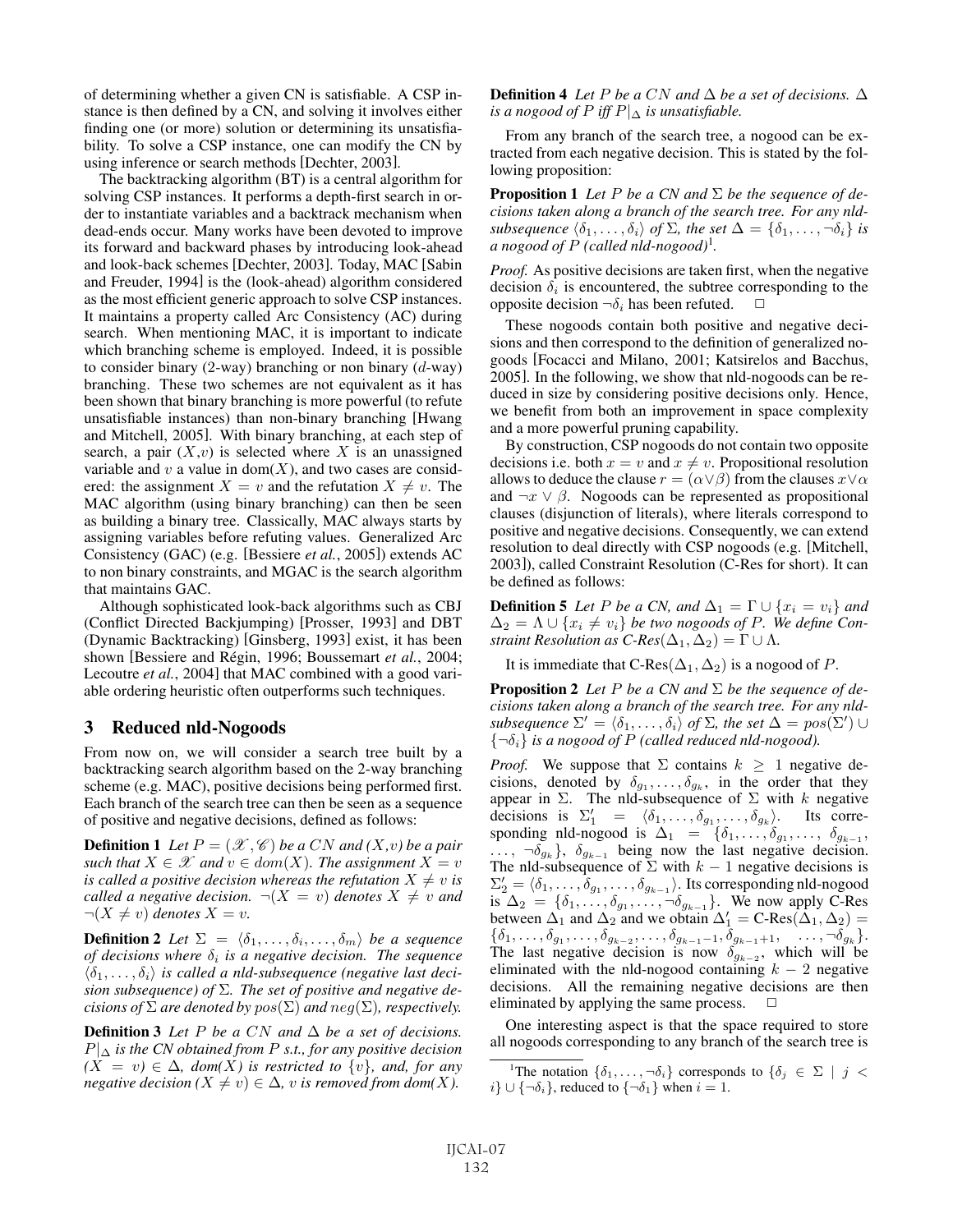

Figure 1: Area of nld-nogoods in a partial search tree

polynomial with respect to the number of variables and the greatest domain size.

**Proposition 3** Let P be a CN and  $\Sigma$  be the sequence of de*cisions taken along a branch of the search tree. The space complexity to record all nld-nogoods of*  $\Sigma$  *is*  $O(n^2d^2)$  *while the space complexity to record all reduced nld-nogoods of* Σ is  $O(n^2d)$ .

*Proof.* First, the number of negative decisions in any branch is  $O(nd)$ . For each negative decision, we can extract a (reduced) nld-nogood. As the size of any (resp. reduced) nldnogood is  $O(nd)$  (resp.  $O(n)$  since it only contains positive decisions), we obtain an overall space complexity of  $O(n^2d^2)$ (resp.  $O(n^2d)$ ).  $\Box$ 

# 4 Nogood Recording from Restarts

In [Gomes *et al.*, 2000], it has been shown that the runtime distribution produced by a randomized search algorithm is sometimes characterized by an extremely long tail with some infinite moment. For some instances, this heavy-tailed phenomenon can be avoided by using random restarts, i.e. by restarting search several times while randomizing the employed search heuristic. For constraint satisfaction, restarts have been shown productive. However, when learning is not exploited (as it is currently the case for most of the academic and commercial solvers), the average performance of the solver is damaged (cf. Section 6).

Nogood recording has not yet been shown to be quite convincing for CSP (one noticeable exception is [Katsirelos and Bacchus, 2005]) and, further, it is a technique that leads, when uncontrolled, to an exponential space complexity. We propose to address this issue by combining nogood recording and restarts in the following way: reduced nld-nogoods are recorded from the last (and current) branch of the search tree between each run. Our aim is to benefit from both restarts and learning capabilities without sacrificing solver performance and space complexity.

Figure 1 depicts the partial search tree explored when the solver is about to restart. Positive decisions being taken first, a  $\delta_i$  (resp.  $\neg \delta_i$ ) corresponds to a positive (resp. negative) decision. Search has been stopped after refuting  $\delta_{11}$ and taking the decision  $\neg \delta_{11}$ . The nld-nogoods of P are the following:  $\Delta_1 = {\delta_1, \neg \delta_2, \neg \delta_6, \delta_8, \neg \delta_9, \delta_{11}}, \Delta_2 =$  ${\delta_1, \neg \delta_2, \neg \delta_6, \delta_8, \delta_9}, \Delta_3 = {\delta_1, \neg \delta_2, \delta_6}, \Delta_4 = {\delta_1, \delta_2}.$ The first reduced nld-nogood is obtained as follows:

$$
\begin{array}{ll} \Delta'_1 = \text{ C-Res}(\text{ C-Res}(\Delta_1, \Delta_2), \Delta_3), \Delta_4) \\ = \text{ C-Res}(\text{ C-Res}(\{\delta_1, \neg \delta_2, \neg \delta_6, \delta_8, \delta_{11}\}, \Delta_3), \Delta_4) \\ = \text{ C-Res}(\{\delta_1, \neg \delta_2, \delta_8, \delta_{11}\}, \Delta_4) \\ = \{\delta_1, \delta_8, \delta_{11}\} \end{array}
$$

Applying the same process to the other nld-nogoods, we obtain:

$$
\Delta_2' = \text{C-Res}(\text{C-Res}(\Delta_2, \Delta_3), \Delta_4) = \{\delta_1, \delta_8, \delta_9\}.
$$
  
\n
$$
\Delta_3' = \text{C-Res}(\Delta_3, \Delta_4) = \{\delta_1, \delta_6\}.
$$
  
\n
$$
\Delta_4' = \Delta_4 = \{\delta_1, \delta_2\}.
$$

In order to avoid exploring the same parts of the search space during subsequent runs, recorded nogoods can be exploited. Indeed, it suffices to control that the decisions of the current branch do not contain all decisions of one nogood. Moreover, the negation of the last unperformed decision of any nogood can be inferred as described in the next section. For example, whenever the decision  $\delta_1$  is taken, we can infer  $\neg \delta_2$  from nogood  $\Delta'_4$  and  $\neg \delta_6$  from nogood  $\Delta'_3$ .

Finally, we want to emphasize that *reduced nld-nogoods extracted from the last branch subsume all reduced nldnogoods that could be extracted from any branch previously explored*.

### 5 Managing Nogoods

In this section, we now show how to efficiently exploit reduced nld-nogoods by combining watched literals with propagation. We then obtain an efficient propagation algorithm enforcing GAC on all learned nogoods that can be collectively considered as a global constraint.

#### 5.1 Recording Nogoods

Nogoods derived from the current branch of the search tree (i.e. reduced nld-nogoods) when the current run is stopped can be recorded by calling the storeNogoods function (see Algorithm 1). The parameter of this function is the sequence of literals labelling the current branch. As observed in Section 3, a reduced nld-nogood can be recorded from each negative decision occurring in this sequence. From the root to the leaf of the current branch, when a positive decision is encountered, it is recorded in the set  $\Delta$  (line 4), and when a negative decision is encountered, we record a nogood from the negation of this decision and all recorded positive ones (line 9). If the nogood is of size 1 (i.e.  $\Delta = \emptyset$ ), it can be directly exploited by reducing the domain of the involved variable (see line 7). Otherwise, it is recorded, by calling the  $addNogood$  function (not described here), in a structure exploiting watched literals [Moskewicz *et al.*, 2001].

We can show that the worst-case time complexity of storeNogoods is  $O(\lambda_p \lambda_n)$  where  $\lambda_p$  and  $\lambda_n$  are the number of positive and negative decisions on the current branch, respectively.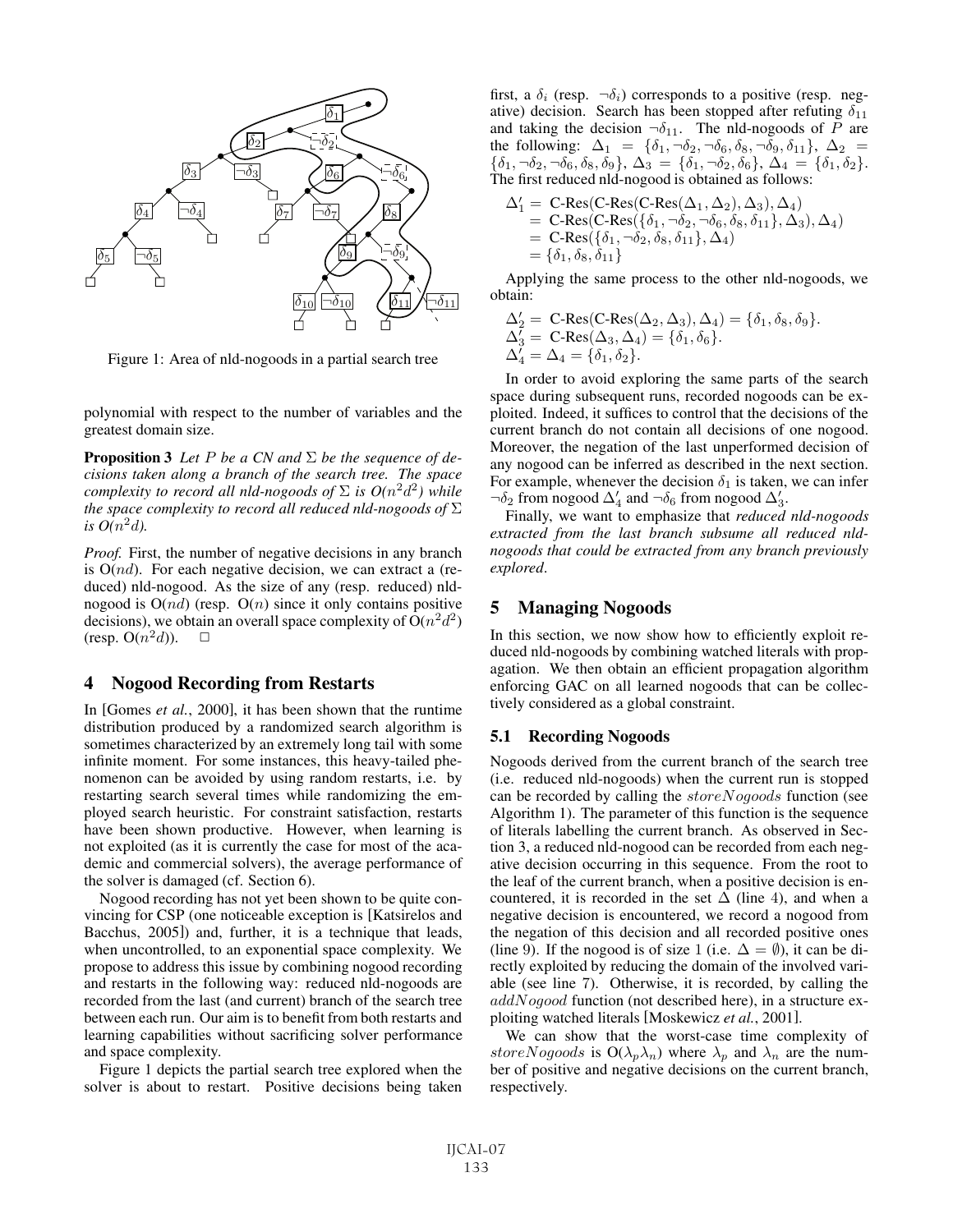```
Algorithm 1 storeNogoods(\Sigma = \langle \delta_1, \ldots, \delta_m \rangle)
 1: \Delta \leftarrow \emptyset2: for i \in [1, m] do<br>3: if \delta_i is a positiv
         if \delta_i is a positive decision then
 4: \Delta \leftarrow \Delta \cup \{\delta_i\}5: else
 6: if \Delta = \emptyset then
 7: with \delta_i = (X, v), remove v from dom(X)
 8: else
9: addNogood(\Delta \cup {\neg \delta_i})<br>10: end if
             end if
11: end if
12: end for
```
# 5.2 Exploiting Nogoods

Inferences can be performed using nogoods while establishing (maintaining) Generalized Arc Consistency. We show it with a coarse-grained GAC algorithm based on a variableoriented propagation scheme [McGregor, 1979]. The Algorithm 2 can be applied to any CN (involving constraints of any arity) in order to establish GAC. At preprocessing, propagate must be called with the set  $S$  of variables of the network whereas during search, S only contains the variable involved in the last positive or negative decision. At any time, the principle is to have in  $Q$  all variables whose domains have been reduced by propagation.

Initially,  $Q$  contains all variables of the given set  $S$  (line 1). Then, iteratively, each variable  $X$  of  $Q$  is selected (line 3). If dom(X) corresponds to a singleton  $\{v\}$  (lines 4 to 7), we can exploit recorded nogoods by checking the consistency of the nogood base. This is performed by the function checkW atches (not described here) by iterating all nogoods involving  $X = v$  as watched literal. For each such nogood, either another literal not yet watched can be found, or an inference is performed (and the set  $Q$  is updated).

The rest of the algorithm (lines 8 to 12) corresponds to the body of a classical generic coarse-grained GAC algorithm. For each constraint  $C$  binding  $X$ , we perform the revision of all arcs  $(C, Y)$  with  $Y \neq X$ . A revision is performed by a call to the function revise, specific to the chosen coarsegrained arc consistency algorithm, and entails removing values that became inconsistent with respect to  $C$ . When the revision of an arc  $(C, Y)$  involves the removal of some values in  $dom(Y)$ , revise returns true and the variable Y is added to Q. The algorithm loops until a fixed point is reached.

The worst-case time complexity of checkW atches is  $O(n\gamma)$  where  $\gamma$  is the number of reduced nld-nogoods stored in the base and n is the number of variables<sup>2</sup>. Indeed, in the worst case, each nogood is watched by the literal given in parameter, and the time complexity of dealing with a reduced nld-nogood in order to find another watched literal or make an inference is  $O(n)$ . Then, the worst-case time complexity of propagate is  $O(er^2d^r + n^2\gamma)$  where r is the greatest constraint arity. More precisely, the cost of establishing GAC (using a generic approach) is  $O(er^2d^r)$  when an algorithm such as GAC2001 [Bessiere *et al.*, 2005] is used and the cost

|     | <b>Algorithm 2</b> propagate( $S$ : Set of variables): Boolean     |
|-----|--------------------------------------------------------------------|
|     | 1: $Q \leftarrow S$                                                |
|     | 2: while $Q \neq \emptyset$ do                                     |
| 3:  | pick and delete $X$ from $Q$                                       |
| 4:  | if $  dom(X)  = 1$ then                                            |
| 5:  | let v be the unique value in dom $(X)$                             |
| 6:  | <b>if</b> checkWatches( $X = v$ ) = false <b>then</b> return false |
| 7:  | end if                                                             |
| 8:  | <b>for</b> each $C \mid X \in vars(C)$ <b>do</b>                   |
| 9:  | for each $Y \in Vars(C) \mid X \neq Y$ do                          |
| 10: | if revise $(C,Y)$ then                                             |
| 11: | <b>if</b> $dom(Y) = \emptyset$ then return false                   |
| 12: | else $Q \leftarrow Q \cup \{Y\}$                                   |
|     | 13: end while                                                      |
|     | 14: return true                                                    |

of exploiting nogoods to enforce GAC is  $O(n^2\gamma)$ . Indeed, *checkW atches* is  $O(n\gamma)$  and it can be called only once per variable.

The space complexity of the structures introduced to manage reduced nld-nogoods in a backtracking search algorithm is  $O(n(d + \gamma))$ . Indeed, we need to store  $\gamma$  nogoods of size at most n and we need to store watched literals which is  $O(nd)$ .

# 6 Experiments

In order to show the practical interest of the approach described in this paper, we have conducted an extensive experimentation (on a PC Pentium IV 2.4GHz 512Mo under Linux). We have used the Abscon solver to run M(G)AC2001 (denoted by MAC) and studied the impact of exploiting restarts (denoted by MAC+RST) and nogood recording from restarts (denoted by MAC+RST+NG). Concerning the restart policy, the initial number of allowed backtracks for the first run has been set to 10 and the increasing factor to 1.5 (i.e., at each new run, the number of allowed backtracks increases by a 1.5 factor). We used three different variable ordering heuristics: the classical  $breakz$  [Brelaz, 1979] and  $dom/ddeg$  [Bessiere and Régin, 1996] as well as the adaptive  $dom/wdeg$  that has been recently shown to be the most efficient generic heuristic [Boussemart *et al.*, 2004; Lecoutre *et al.*, 2004; Hulubei and O'Sullivan, 2005; van Dongen, 2005]. Importantly, when restarts are performed, randomization is introduced in brelaz and  $dom/deg$  to break ties. For  $dom/wdeg$ , the weight of constraints are preserved from each run to the next one, which makes randomization useless (weights are sufficiently discriminant).

In our first experimentation, we have tested the three algorithms on the full set of 1064 instances used as benchmarks for the first competition of CSP solvers [van Dongen, 2005]. The time limit to solve an instance was fixed to 30 minutes. Table 1 provides an overview of the results in terms of the number of instances unsolved within the time limit ( $\#timeouts$ ) and the average cpu time in seconds (avg time) computed from instances solved by all three methods. Figures 2 and 3 represent scatter plots displaying pairwise comparisons for dom/ddeg and dom/wdeg. Finally, Table 2 focuses on the most difficult real-world instances of the Radio Link Frequency Assignment Problem (RLFAP). Performance is measured in terms of the cpu time in seconds (no timeout)

<sup>&</sup>lt;sup>2</sup>In practice, the size of reduced nld-nogoods can be far smaller than  $n$  (cf. Section 6).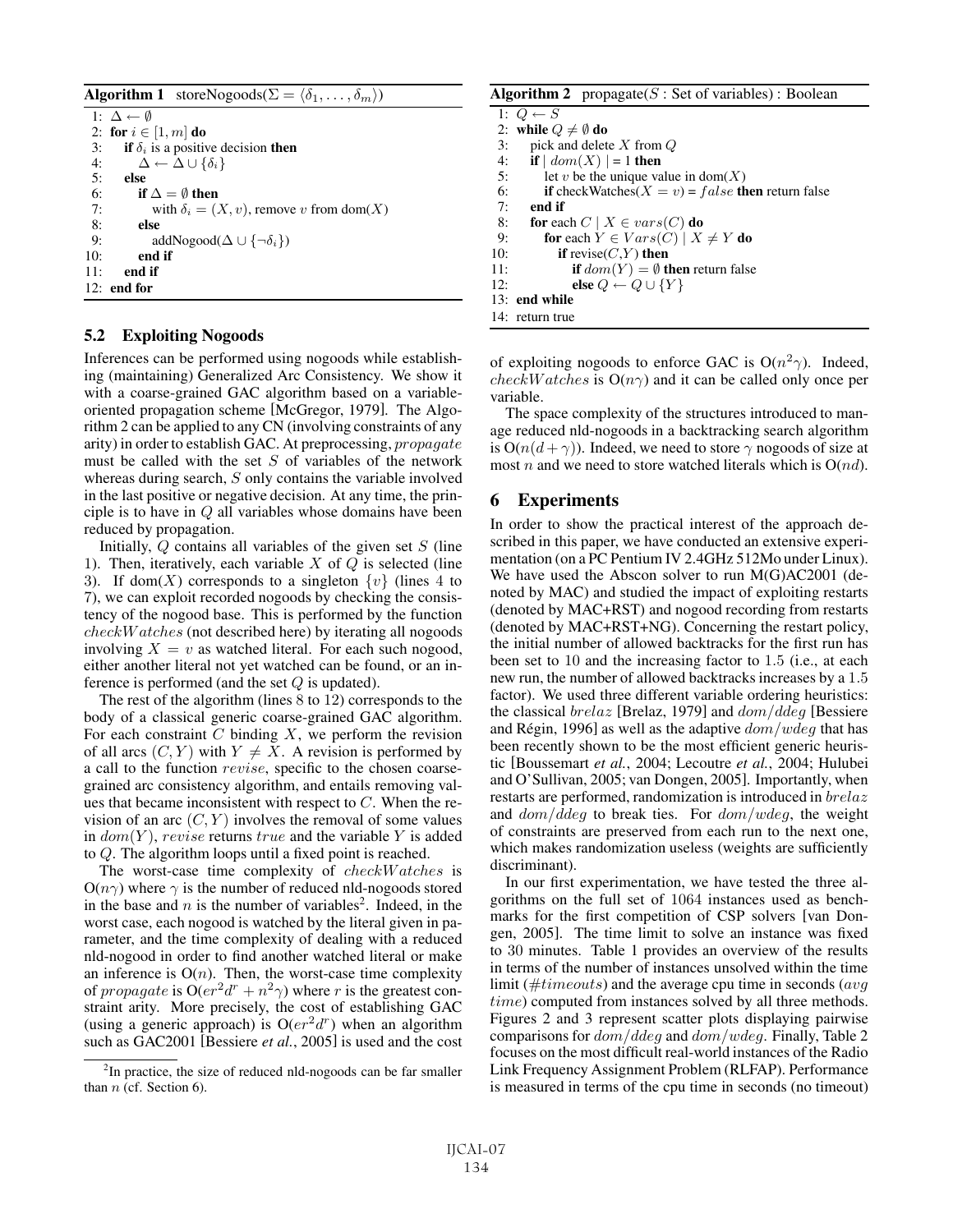|          |           | M AC  |       |              |
|----------|-----------|-------|-------|--------------|
|          |           |       | RST   | $+ RST + NG$ |
| dom/ddeg | #timeouts | 365   | 378   | 337          |
|          | avq time  | 125.0 | 159.0 | 109.1        |
| breakaz  | #timeouts | 277   | 298   | 261          |
|          | avq time  | 85.1  | 121.7 | 78.2         |
| dom/wdeg | #timeouts | 140   | 123   | 121          |
|          | avq time  | 47.8  | 56.0  | 43.6         |

Table 1: Number of unsolved instances and average cpu time on the 2005 CSP competition benchmarks, given 30 minutes CPU.

and the number of visited nodes. An analysis of all these results reveals three main points.

Restarts (without learning) yields mitigated results. First, we observe an increased average cpu time for all heuristics and fewer solved instances for classical ones. However, a close look at the different series reveals that MAC+RST combined with  $breakz$  (resp.  $dom/ddeg$ ) solved 27 (resp. 32) less instances than MAC on the series ehi. These instances correspond to random instances embedding a small unsatisfiable kernel. As classical heuristics do not guide search towards this kernel, restarting search tends to be nothing but an expense. Without these series, MAC+RST would have solved more instances than MAC (but, still, with worse performance). Also, remark that  $dom/wdeg$  renders MAC+RST more robust than MAC (even on the *ehi* series).

Nogood recording from restarts improves MAC performance. Indeed, both the number of unsolved instances and the average cpu time are reduced. This is due to the fact that the solver never explores several times the same portion of the search space while benefiting from restarts.

Nogood recording from restarts applied to real-world instances pays off. When focusing to the hardest instances [van Dongen, 2005] built from the real-world RLFAP instance scen-11, we can observe in Table 2 that using a restart policy allows to be more efficient by almost one order of magnitude. When we further exploit nogood recording, the gain is about 10%.

Finally, we noticed that the number and the size of the reduced nld-nogoods recorded during search were always very limited. As an illustration, let us consider the hardest RL-FAP instance  $\operatorname{scen}11 - f1$  which involves 680 variables and a greatest domain size of 43 values. MAC+RST+NG solved this instance in 36 runs while only 712 nogoods of average size 8.5 and maximum size 33 were recorded.

# 7 Conclusion

In this paper, we have studied the interest of recording nogoods in conjunction with a restart strategy. The benefit of restarting search is that the heavy-tailed phenomenon observed on some instances can be avoided. The drawback is that we can explore several times the same parts of the search tree. We have shown that it is quite easy to eliminate this drawback by recording a set of nogoods at the end of each run. For efficiency reasons, nogoods are recorded in a base (and so do not correspond to new constraints) and propagation is performed using the 2-literal watching technique in-

|              |       | MAC   |               |              |
|--------------|-------|-------|---------------|--------------|
|              |       |       | RST<br>$^{+}$ | $+ RST + NG$ |
| $scen11-f12$ | cpu   | 0.85  | 0.84          | 0.84         |
|              | nodes | 695   | 477           | 445          |
| $scen11-f10$ | cpu   | 0.95  | 0.82          | 1.03         |
|              | nodes | 862   | 452           | 636          |
| $scen11-f8$  | cpu   | 14.6  | 1.8           | 1.9          |
|              | nodes | 14068 | 1359          | 1401         |
| $scen11-f7$  | cpu   | 185   | 9.4           | 8.4          |
|              | nodes | 207K  | 9530          | 8096         |
| $scen11-f6$  | cpu   | 260   | 21.8          | 16.9         |
|              | nodes | 302K  | 22002         | 16423        |
| $scen11-f5$  | cpu   | 1067  | 105           | 82.3         |
|              | nodes | 1327K | 117K          | 90491        |
| $scen11-f4$  | cpu   | 2494  | 367           | 339          |
|              | nodes | 2826K | 419K          | 415K         |
| $scen11-f3$  | cpu   | 9498  | 1207          | 1035         |
|              | nodes | 12M   | 1517K         | 1286K        |
| $scen11-f2$  | cpu   | 29K   | 3964          | 3378         |
|              | nodes | 37M   | 5011K         | 4087K        |
| $scen11-f1$  | cpu   | 69K   | 9212          | 8475         |
|              | nodes | 93M   | 12M           | 10M          |

Table 2: Performance on hard RLFAP Instances using the dom/wdeg heuristic (no timeout)

troduced for SAT. One can consider the base of nogoods as a unique global constraint with an efficient associated propagation algorithm.

Our experimental results show the effectiveness of our approach since the state-of-the-art generic algorithm MACdom/wdeg is improved. Our approach not only allows to solve more instances than the classical approach within a given timeout, but also is, on the average, faster on instances solved by both approaches.

# Acknowledgments

This paper has been supported by the CNRS and the ANR "Planevo" project nºJC05\_41940.

# References

- [Baptista *et al.*, 2001] L. Baptista, I. Lynce, and J. Marques-Silva. Complete search restart strategies for satisfiability. In *Proceedings of SSA'01 workshop held with IJCAI'01*, 2001.
- [Bayardo and Shrag, 1997] R.J. Bayardo and R.C. Shrag. Using CSP look-back techniques to solve real-world SAT instances. In *Proceedings of AAAI'97*, pages 203–208, 1997.
- [Bessiere and Régin, 1996] C. Bessiere and J. Régin. MAC and combined heuristics: two reasons to forsake FC (and CBJ?) on hard problems. In *Proceedings of CP'96*, pages 61–75, 1996.
- [Bessiere et al., 2005] C. Bessiere, J.C. Régin, R.H.C. Yap, and Y. Zhang. An optimal coarse-grained arc consistency algorithm. *Artificial Intelligence*, 165(2):165–185, 2005.
- [Boussemart *et al.*, 2004] F. Boussemart, F. Hemery, C. Lecoutre, and L. Sais. Boosting systematic search by weighting constraints. In *Proceedings of ECAI'04*, pages 146–150, 2004.
- [Brelaz, 1979] D. Brelaz. New methods to color the vertices of a graph. *Communications of the ACM*, 22:251–256, 1979.
- [Dechter, 1990] R. Dechter. Enhancement schemes for constraint processing: backjumping, learning and cutset decomposition. *Artificial Intelligence*, 41:273–312, 1990.
- [Dechter, 2003] R. Dechter. *Constraint processing*. Morgan Kaufmann, 2003.